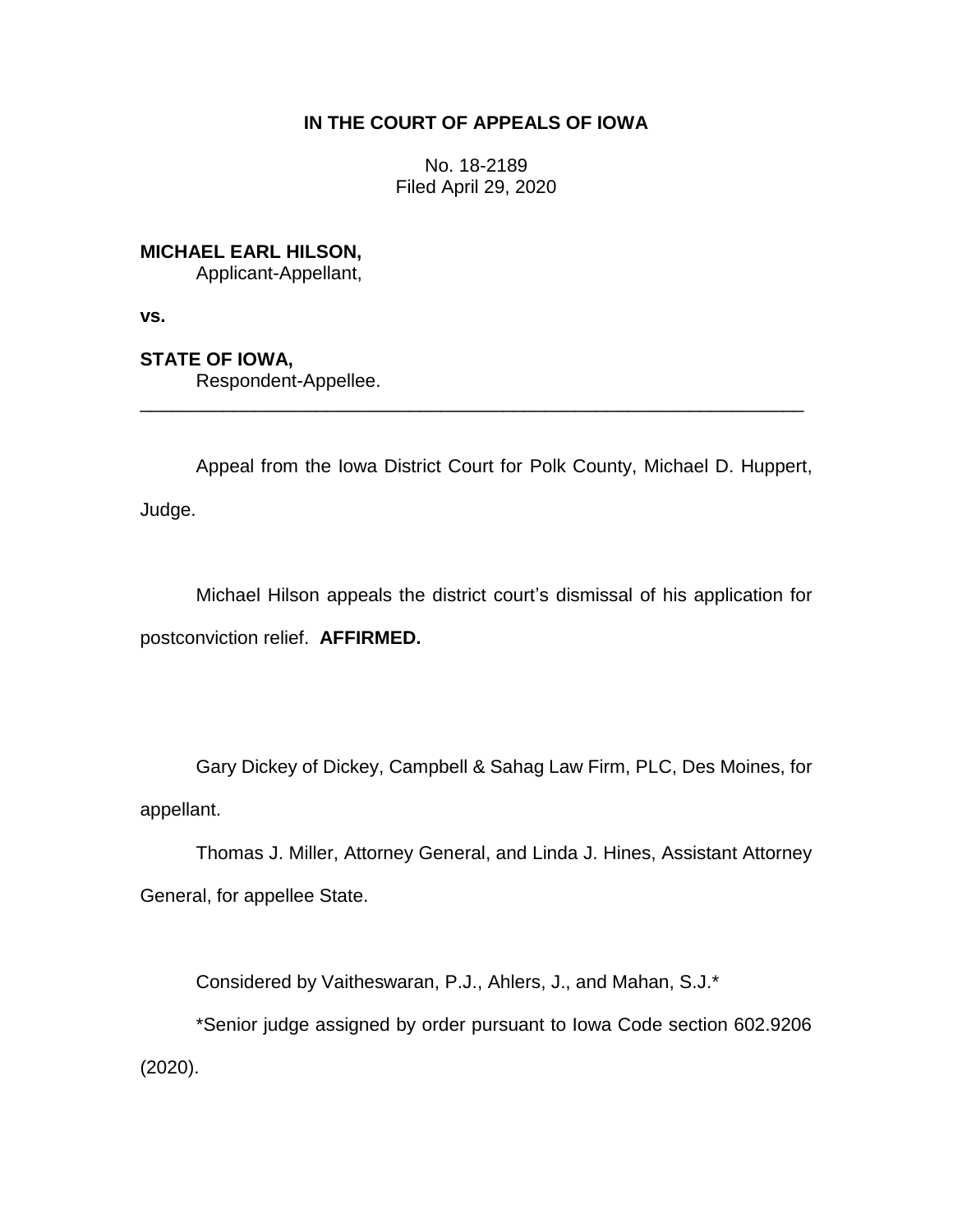### **MAHAN, Senior Judge.**

Michael Hilson appeals the district court's dismissal of his second application for postconviction relief. Upon our review, we affirm.

### *I***.** *Background Facts and Proceedings*

In 2010, following a jury trial, Hilson was convicted of burglary in the first degree and sexual abuse in the third degree. The facts underlying Hilson's charges and convictions were set forth in *State v*. *Hilson*, No. 10-0665, 2013 WL 541621, at \*1–2 (Iowa Ct. App. Feb. 13, 2013) (*Hilson I*) (affirming Hilson's convictions on direct appeal), and reiterated in *Hilson v*. *State*, No. 15-0679, 2016 WL 6652329, at \*1 (Iowa Ct. App. Nov. 9, 2016) (*Hilson II*) (affirming the denial of Hilson's first PCR application). To briefly summarize:

In September 2006 T.B. called 911 to report she had been raped. Officer Bernlohr, who was nearby, responded within a few minutes. She encountered a crying, distraught, and injured T.B. who described the events of the preceding four hours. The officer took T.B. to the hospital, where she was examined [and a rape kit was prepared.] . . . T.B. died in a motor vehicle accident in late 2006.

. . . . [A] detective had the rape kit sent to the Iowa Division of Criminal Investigation for analysis. The DNA analysis led the detective to Hilson . . . .

. . . . Hilson denied knowing T.B., and T.B.'s daughter and boyfriend did not know of any connection between T.B. and Hilson.

*Hilson I*, 2013 WL 541621, at \*1, \*3.

Hilson filed this PCR application in 2017. The State filed a motion for summary disposition, contending Hilson's application was barred by the three-year statute of limitations in Iowa Code section 822.3 (2017). Hilson resisted the motion, and the court set a hearing on it.

Prior to the hearing, Hilson filed Exhibit A, which was a copy of a "Call for Service Report" from T.B.'s 911 call. At the hearing, Hilson argued the service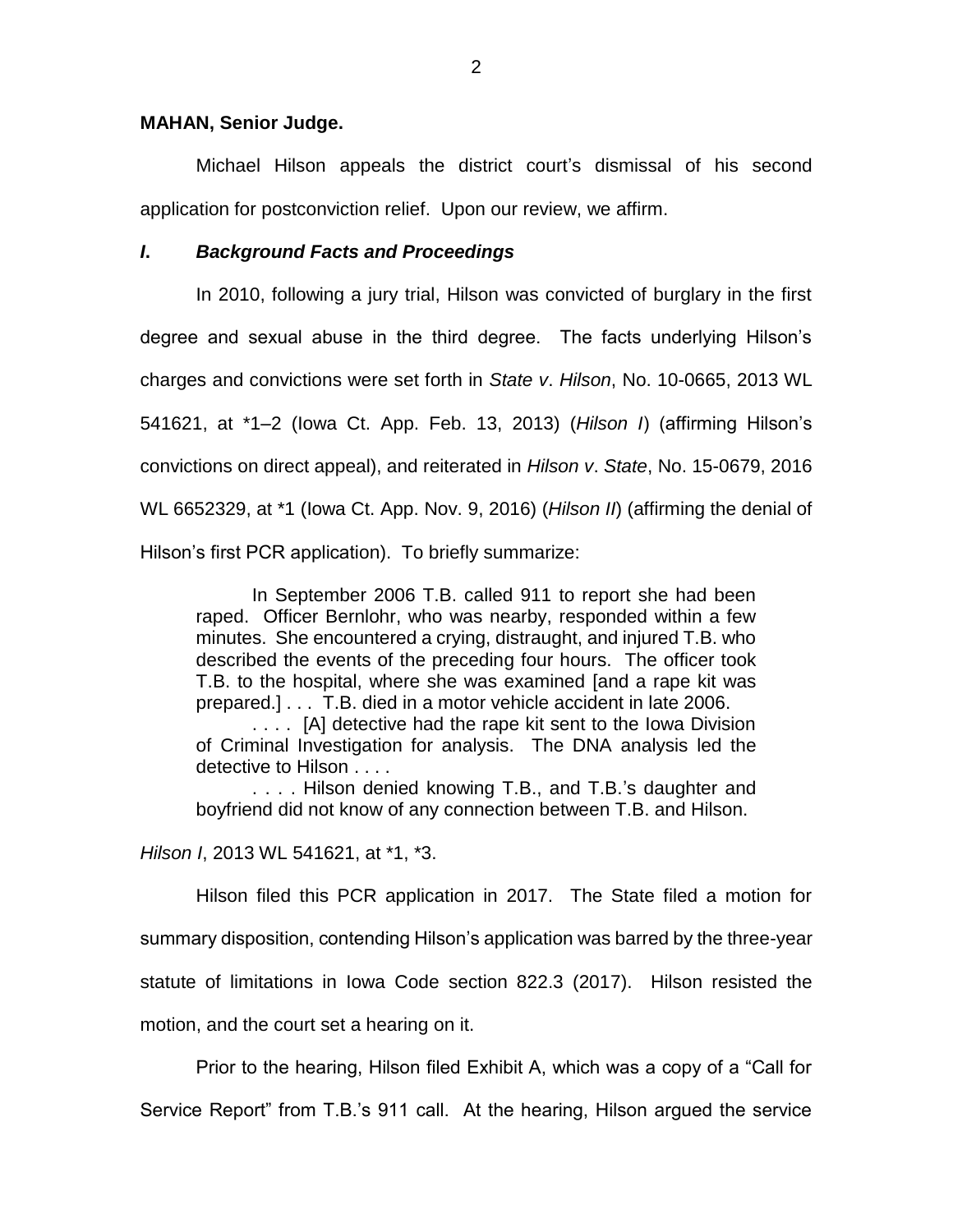report was "newly discovered evidence," which he claimed contradicted other evidence presented at trial. According to Hilson, the service report stated T.B. was "still tied up during the time of this call," but "the call was received at 4:36, . . . the time that it was dispatched was 4:37, [and] the time they arrived was at 4:39. So they're saying that she was fully dressed, standing outside, screaming that two guys that sexually assaulted her." Hilson claimed, "[S]o that gives her approximately two minutes to get fully dressed and standing outside. I just don't think that's possible." Hilson also alleged "there is police reports that says she was untied by police officers."

Following the hearing, the court concluded Hilson's claim was time barred and dismissed his application. Hilson appealed.

#### *II***.** *Scope and Standards of Review*

The district court summarily disposed of this case under Iowa Code section 822.6. We apply summary judgment standards to summary disposition of PCR applications. *See Moon v*. *State*, 911 N.W.2d 137, 142 (Iowa 2018). "Generally, we review a grant of a motion to dismiss a PCR petition for correction of errors at law." *Allison v*. *State*, 914 N.W.2d 866, 870 (Iowa 2018).

## *III***.** *Discussion*

Iowa Code section 822.3 requires most PCR applications to be filed "within three years from the date the conviction or decision is final or, in the event of an appeal, from the date the writ of procedendo is issued." *Thongvanh v*. *State*, 938 N.W.2d 2, 8–9 (Iowa 2020) (quoting Iowa Code § 822.3). "There is an exception to that three-year statute of limitations for 'a ground of fact or law that could not

3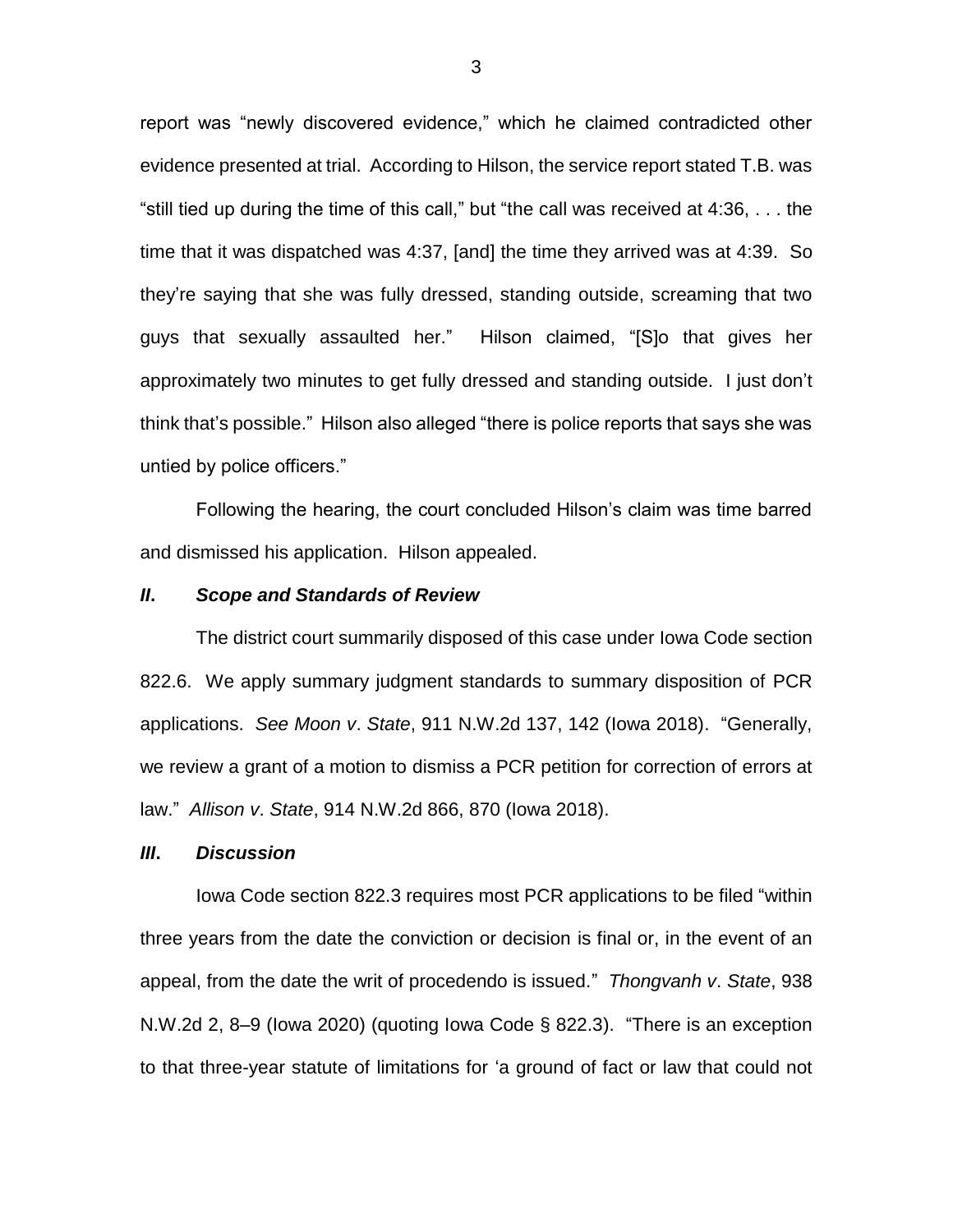have been raised within the applicable time period.'" *Id*. (quoting Iowa Code § 822.3).

Hilson challenges the district court's summary dismissal of his claim through a merits analysis of a newly discovered evidence claim rather than applying a ground-of-fact test to determine whether it was time barred.<sup>1</sup> The court rejected Hilson's claim that the service report constituted newly discovered evidence, stating, "Not only has the applicant failed in his burden to establish that this report could not have been discovered earlier in the exercise of due diligence, at best the report could only serve to impeach [T.B.]'s testimony." The court further stated it was "convinced that this solitary piece of evidence pales in comparison to the overwhelming evidence that otherwise connects the applicant to the crimes in question."

The supreme court has "emphasize[d] the ground-of-fact exception pursuant to section 822.3 is not the same as a substantive claim for postconviction relief based on newly discovered evidence pursuant to section 822.2(1)(d)." *See Moon*, 911 N.W.2d at 143 (citing *Harrington v*. *State*, 659 N.W.2d 509, 520–21 (Iowa 2003)). We first determine whether Hilson could have raised the alleged ground of fact within the required time. *See id*. at 144. At the PCR hearing, Hilson stated he "asked for this 911 call," but "they never brought up, never showed me copies of when I asked—I asked for everything." Hilson explained, "A guy told me [years later] [j]ust write the police department and ask them for it. And so I did.

 $\overline{a}$ 

<sup>&</sup>lt;sup>1</sup> We proceed to address Hilson's contention despite the State's error preservation challenge. *See, e.g*., *Moon*, 911 N.W.2d at 142–44 (addressing similar argument on appeal where applicant raised the issue as ground-of-fact exception but argued it under newly-discovered-evidence test).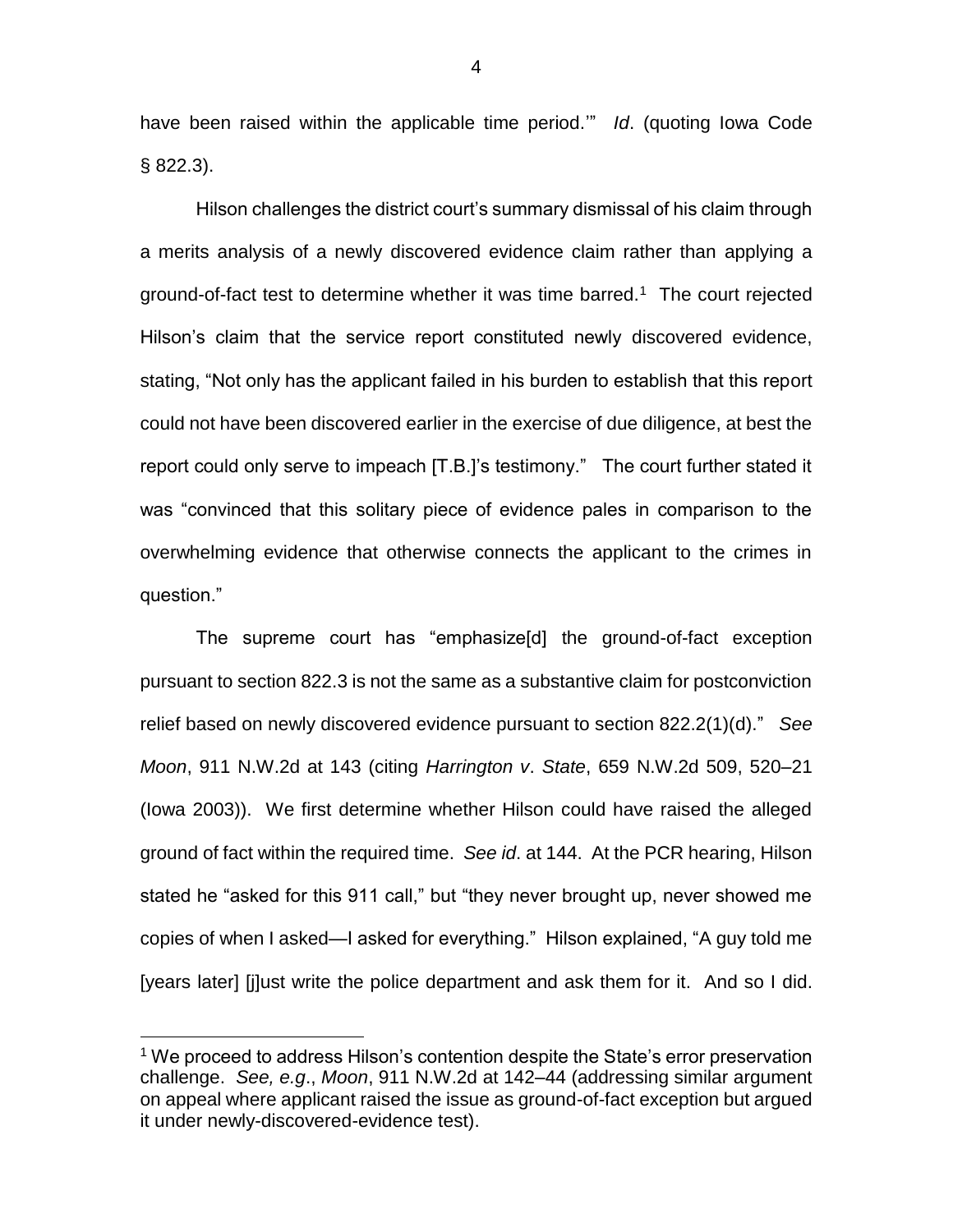They charged me five bucks and they sent me this." Viewing the record in the light most favorable to Hilson, we conclude a genuine issue of material fact exists as to whether he could have raised the alleged ground of fact before the end of the limitations period. *Cf. Harrington*, 659 N.W.2d at 521 (finding the applicant could not have discovered the undisclosed police reports and the recantation evidence "earlier than they were discovered in the exercise of due diligence").

The next question is whether the ground of fact Hilson relies on "is *relevant* to the challenged conviction." *See Moon*, 911 N.W.2d at 143. "In this context, 'relevance' means 'the ground of fact must be the type that has the *potential* to qualify as material evidence for purposes of a substantive claim under section 822.2.'" *Cropp v*. *State*, No. 17-1952, 2019 WL 3943992, at \*3 (Iowa Ct. App. Aug 21, 2019) (quoting *Moon*, 911 N.W.2d at 143). The district court found "at best the report could only serve to impeach [T.B.]'s testimony," but in any event, it "pale[d] in comparison to the overwhelming evidence" connecting Hilson to the crimes.

"[F]or purposes of determining whether the exception to the limitations period applies, we do not reach the merits of whether [the evidence] 'would likely or probably have changed the outcome of the underlying criminal case.'" *Moon*, 911 N.W.2d at 144 (quoting *Harrington*, 659 N.W.2d at 521). And we are not to "automatically exclude impeachment evidence from the potentially material evidence category." *Id*. We find the evidence has some potential to qualify as material evidence relating to Hilson's conviction, and it is therefore relevant and meets the nexus requirement. Because Hilson raised a relevant ground of fact

5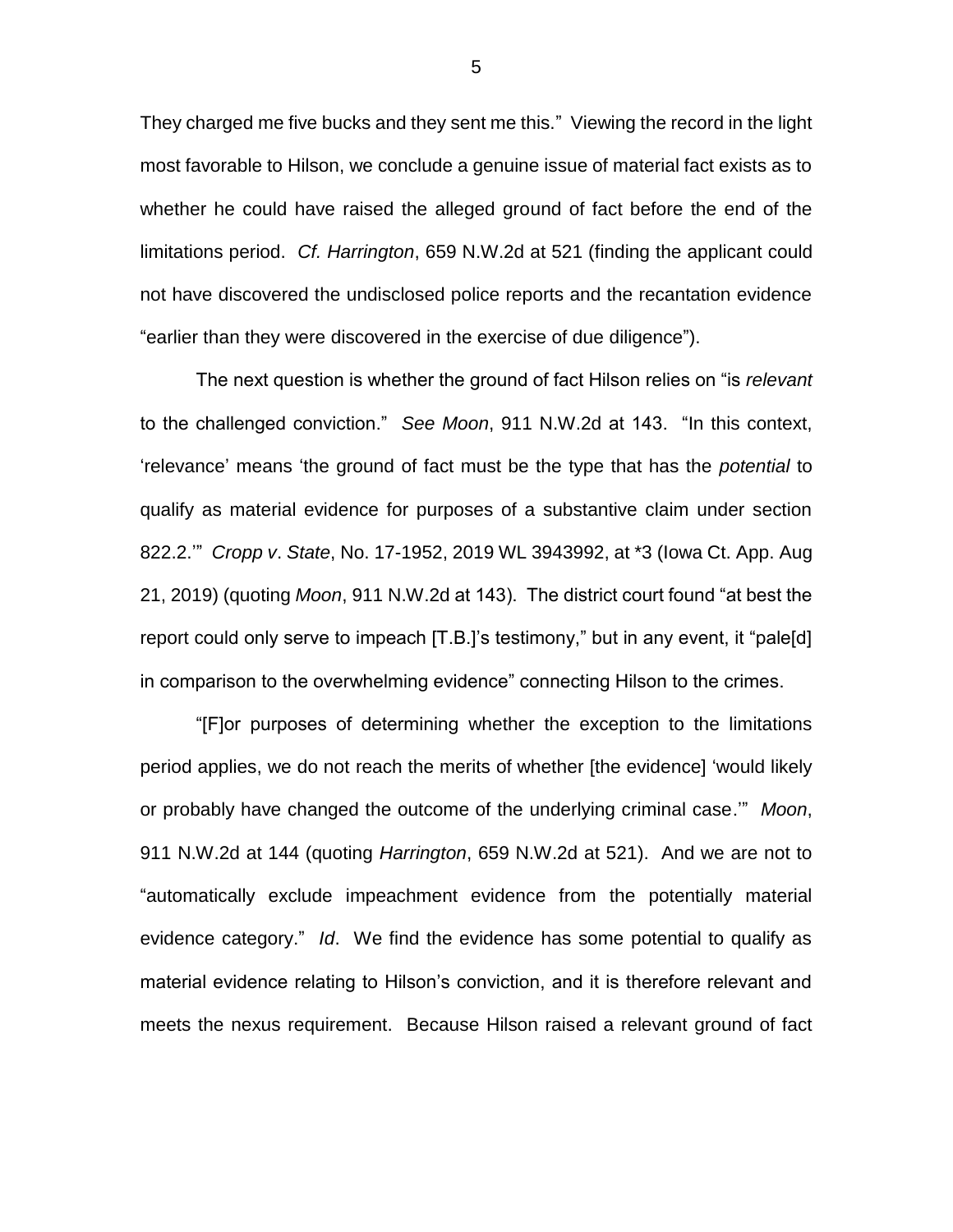"that could not have been raised within the applicable time period," *see* Iowa Code

§ 822.3, this action is not time barred.<sup>2</sup>

We turn to the merits of Hilson's claim. To prevail on claim of newly discovered evidence, Hilson was required to show:

(1) that the evidence was discovered after the verdict; (2) that it could not have been discovered earlier in the exercise of due diligence; (3) that the evidence is material to the issues in the case and not merely cumulative or impeaching; and (4) that the evidence probably would have changed the result of the trial.

*Harrington*, 659 N.W.2d at 516 (citation omitted).

 $\overline{a}$ 

The service report provided: "LOI search completed at 09/21/06 04:36:54

10-17 TINA, SAID 2 BM'S 1 HAD A GRY HOOD SWEATSHIRT, 1 HAD A BRO

SHIRT AND BALD THEY HAD BEEN THERE DOING THIS SINCE 1230

TONIGHT HER HANDS ARE STILL TIED." Hilson argues that T.B.'s 911 call was

received at 4:36, police arrived at 4:39, and "[t]hey said that when they got there,

she was standing outside screaming that she had been sexually assaulted," but

"that gives her approximately two minutes to get fully dressed and standing

<sup>&</sup>lt;sup>2</sup> Hilson filed a pro se brief, which the State moved to strike. Pursuant to recent legislation, "An applicant seeking relief under section 822.2 who is currently represented by counsel shall not file any pro se document, including an application, brief, reply brief, or motion, in any Iowa court. The court shall not consider, and opposing counsel shall not respond to, such pro se filings." Iowa Code § 814.6A(1) (2019). This court has declined to apply the provision to appeals such as this one that were filed before July 1, 2019, the effective date of the legislation. *See State v. Krone*, No. 18-0130, 2020 WL 821935, at \*4 (Iowa Ct. App. Feb. 19, 2020); *State v. Syperda*, No. 18-1471, 2019 WL 6893791, at \*12 (Iowa Ct. App. Dec. 18, 2019); *State v. Purk*, No. 18-0208, 2019 WL 5790875, at \*7 n.8 (Iowa Ct. App Nov. 6, 2019).

However, the claim raised in Hilson's pro se brief is that the district court erred by failing to apply the relation-back doctrine of *Allison v. State*, 914 N.W.2d 866, 890 (Iowa 2018), to prevent dismissal of his application on statute-oflimitations grounds. Because we have concluded Hilson's application was not time barred, his pro se brief does not affect our opinion in this case.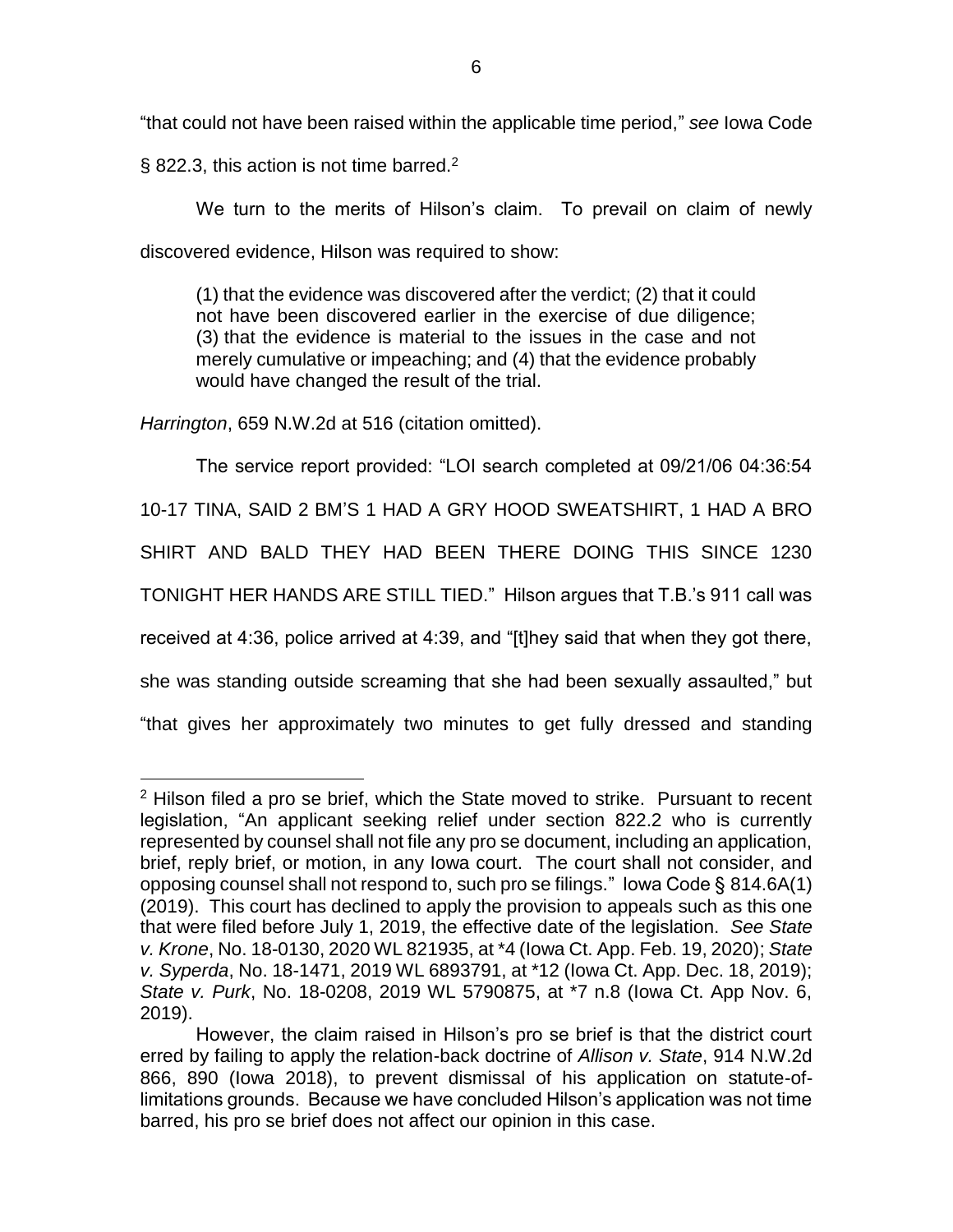outside. I just don't think that's possible." Hilson also contends the fact that the service report stated T.B.'s "hands are still tied" at the time of the 911 call contradicts "police reports that says she was untied by police officers."

As noted above, "Officer Bernlohr, who was nearby, responded within a few minutes" of T.B.'s 911 call and "encountered a crying, distraught, and injured T.B. who described the events of the preceding four hours." *Hilson I*, 2013 WL 541621, at \*1. Officer Bernlohr's police report was introduced into evidence at Hilson's criminal trial. It provided, in relevant part:

While still tied, [T.B.] called 911. When we arrived, [T.B.] was hysterical and had deep marks around her ankles and wrists. However, she had on new shorts and a sweatshirt. I transported her to Mercy Capitol and then to Mercy Central. Ident processed the scene and took pictures of [T.B.] Off. Rodgers talked to the neighbors and wrote a sup. [T.B.] stated that they never said names, just called each other dog. She has no idea who they are. Sus #1 wore a gry hooded sweatshirt w/ blu sleeves and had a goatee. Sus #2 wore a brn t-shirt and blu jeans.

Considering Hilson's argument relating to the import of the service report, we believe its contents would have been merely cumulative and impeaching. *Cf. Christensen v. State*, No. 18-2164, 2020 WL 1049844, at \*3 (Iowa Ct. App. Mar. 4, 2020). Moreover, there is evidence in the record that dispels Hilson's claim that T.B. would have been unable to dress and position herself outside in the minutes before police responded to the scene. We further acknowledge that this court has twice before noted the strength of the evidence against Hilson. *See Hilson I*, 2013 WL 541621, at \*3 (setting forth incriminating evidence and stating, "The State's case against Hilson for both third-degree sexual abuse and first-degree burglary was strong"); *Hilson II*, 2016 WL 6652329, at \*3 (quoting the district court's holding that "Hilson's trial was continued several times to allow for additional testing on the